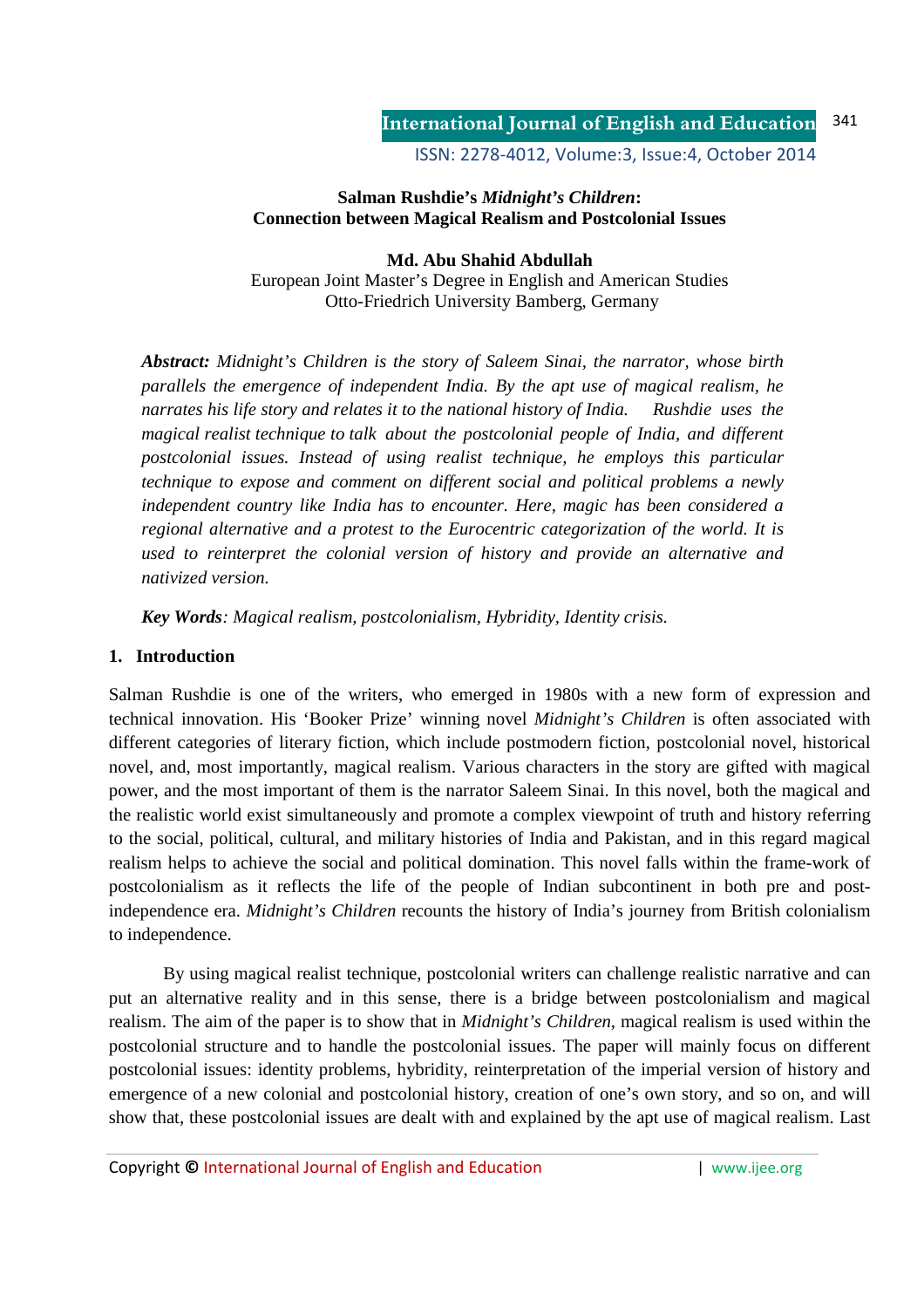but not least, the paper will show that magical realism is used as a tool to criticize the political condition of India.

 The term magic realism was coined by German art critic Franz Roh in 1925 to describe a tendency in German painting which demonstrated an altered reality (Bowers, 2004, p. 8). Later it was used by Venezuelan Arturo Uslar-Pietri do describe the works of Latin American writers like Gabriel Garcia Marquez and Carlos Fuentes. Magic realism is now considered an artistic genre where realistic elements appear in a magical setting. The term is associated with putting magical or supernatural events into realistic narrative without suspecting the improbability of these events. Although it will be quite unfair to say that magical realism is particularly Latin American, the fame of Latin American magical realism has inspired its adaptation by many writers globally. Magical realism is the very opposite to what is called the absolutist and the traditional. Writers like Rushdie have used this technique to open up new opportunities, varieties and wonders as metaphors from the issues they focus on, e.g., celebration of plurality, identity crisis, multi-culturalism, and hope for a new nation. Through magical events writers can find new viewpoints, can open new windows through which they can see the world differently. These magical events take place in a real world and through which the stories remain intimate, not unbelievable. Magical realist works are not mere fantasies that can be dismissed; they refuse to be tied by the restrictions of real life rather help us see and think differently of the ordinary events or issues we come across daily.

# **2. Magical Realism: Affiliation with Postcolonialism**

It is a common perception that magical realist fictions are often set in rural areas "but some politically motivated writers like Salman Rushdie have set their magical realist novels in big cities which are under political and social tension" (Bowers, 2004, p. 32). According to Carpentier's and other postcolonial interpretations of the mode, magic realism is associated with non-western cultures which could not be approached with a typical western mentality because magic realist works are full of exotic magic, myth, and grotesque elements. This use of magic has been considered a regional alternative and a protest to the Eurocentric categorization of the world. The direct allusions to history and the history of the margins have strengthened the postcolonial identity for magic realism.

 Stephen Slemon (1995) has contributed largely to the connection between magical realism and postcolonialism by presenting magical realism as an instrument to undermine western concept of stability. In the article "Magic Realism as a Postcolonial Discourse", he emphasizes the function of magic realism as the weapon of the "silenced, marginalized, disposed voices" in their fight against "inherited notions of imperial history" (p. 15). According to Slemon, it is an instrument to address social and political issues while turning away from the western style of narration and literary tradition, and thus asserting own sense of identity. Magic realism is not only a simple attempt to see and explain the world in a different way but also a strong protest against the social, cultural and political hegemony of imperial thought.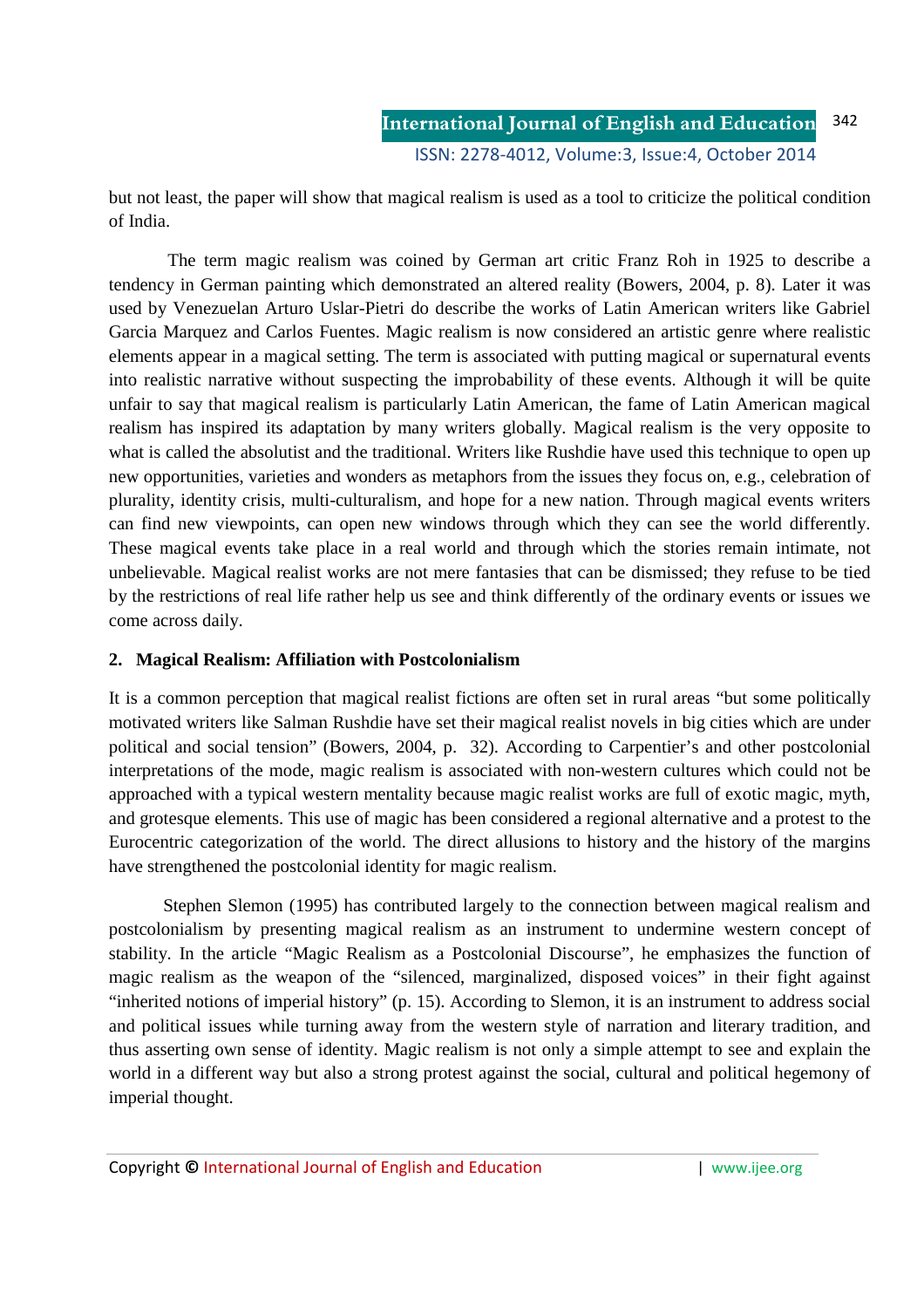## **3.** *Midnight's Children***: Magical Realism and Postcolonial Issues**

*Midnight's Children* recounts the history of India's transition from British colonialism to independence. The whole story is expressed through various characters gifted with magical powers. The narrator of the story is Saleem Sinai who willingly tells his family history to the reader and to his lonely listener, Padma. In describing his grandparents' personal history, he mixes Indian history with his own narrative. Saleem's arrival in the world in midnight August 15, 1947 parallels the birth of independent India which gained its independence from British power. The novel creates a symbolic reading of Saleem's character by supporting his narrative to the narrative of a new born nation, India. "I had been mysteriously handcuffed to history, my destinies indissolubly chained to those of my country. For the next three decades there was to be no escape" (Rushdie, 2006, p. 9). "At a simple level, the novel is the story of Saleem Sinai, and, at a deep level, the story of his country where Saleem is important as an individual, a representative of Independence and a literary mechanism" (Goonetilleke, 1998, p. 21). Saleem hints that when his body falls apart, he will crumble into 630 million pieces, the total number of India's population. His story is written for his son who, like his father, is both tied and supernaturally gifted by history.

 The mixture of the fantastic and the normal is an important aspect of magical realism. In the starting of the novel, the passage which deals with Saleem's grandfather in Kashmir is a wonderful example of blending the magical and the real elements. In one spring of 1915, Saleem's grandfather Aadam Aziz hits the ground while praying and three drops of blood fall from his nose and turn into rubies; his tears become solid like diamonds. In a magical realist text, we find the conflict between the world of fantasy and the reality, and each world works for creating a fictional world from the other; in *Midnight's Children* through the magical, the realistic creates its voice and makes it heard. Rushdie has used magical realist elements by mixing the real and the fantastic, twisting time, and by including myth and folklore. His magic realism has its origin more in the inner and psychological worlds, inner conflicts, moment of uncertainty, the style of storytelling of the unreliable narrator, and less in the beliefs, rituals and illusions of people as a whole.

Another appearance of magical realism in the novel is the character of Tai, the boatman, particularly, Tai's claim to being of great antiquity. He claims himself so old that he has "watched the mountains being born" and "seen emperors die" (Rushdie, 2006, p. 13); he also says that he "saw that Isa, that Christ, when he came to Kashmir" (p. 13). The reason why Rushdie had shown such impossible longevity of Tai is that he wanted Tai to represent old and pre-colonial India. Milan Abdullah, a political figure before independence, has the strange trait of humming without any interruption, which has sharp and high pitch and which causes a certain effects on people surrounding him. In one incident, his humming causes the glass windows of the room fall down. Later in the story, we also come across the fantastical events like the 1001 midnight's children with various magical gifts; Tai Bibi, the whore, who claims to be 512 years old, and who can assume the body odor of any person; Saleem's mother's fear of getting a child who will have cauliflower in its head instead of brain; Saleem's telepathic power and later his ability to smell emotions and intentions; a strange washerwoman Durga whose breasts are

Copyright **©** International Journal of English and Education | www.ijee.org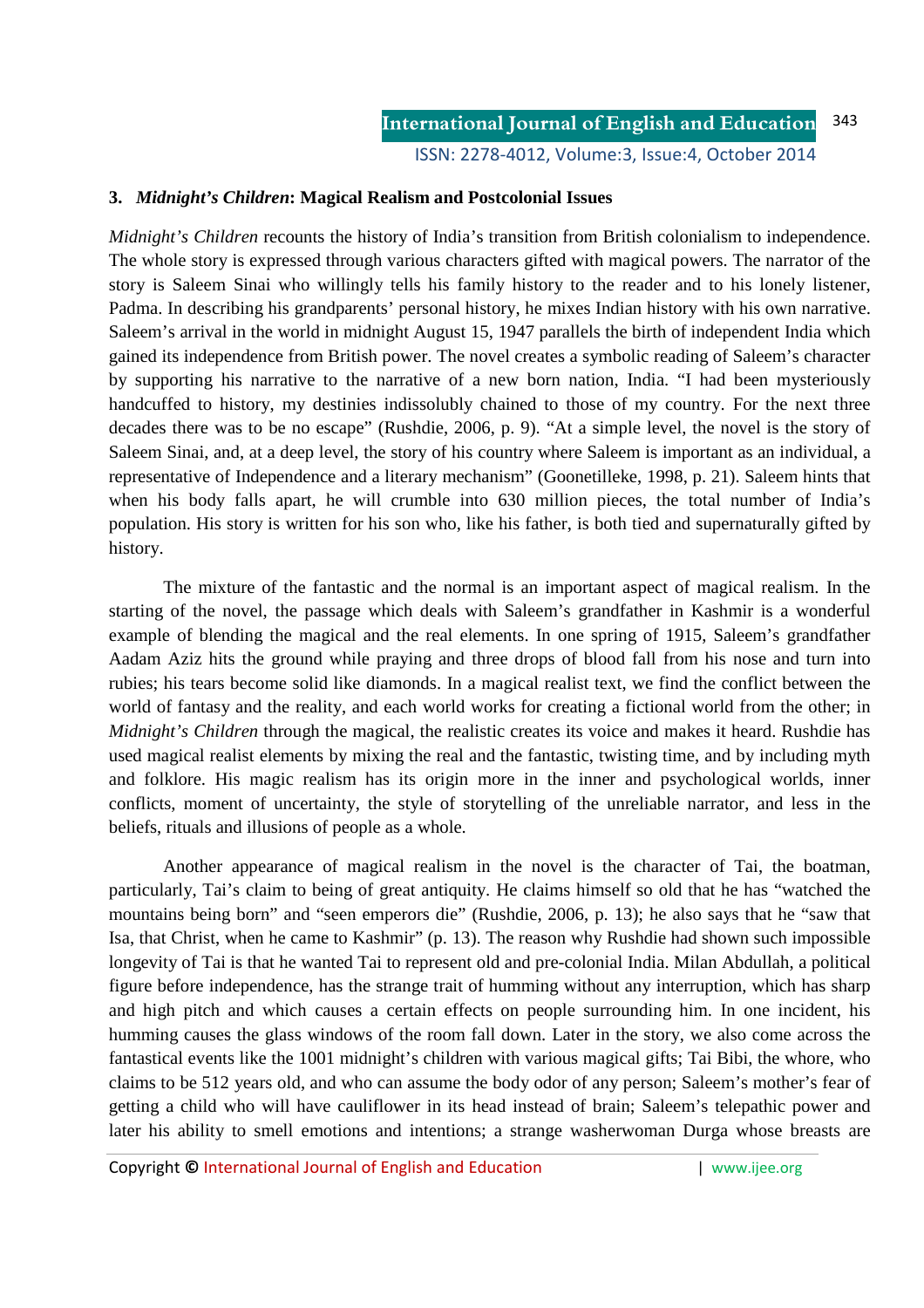gigantic, and are unlimited sources of milk, and so on. These elements provide a dreamy or magical quality because of the blending of the real and the fantastic.

Wendy B. Faris (1995) says that "in several instances, magical realist texts are written in reaction to the totalitarian regimes" (p. 179) and that "Rushdie writes *Midnight's Children* in opposition to Mrs. Gandhi's autocratic rule" (p. 180). These remarks hint to the fact that magical realism is an alternative way of saying more than what can be said in a direct manner. "Through magical realism one can discuss reality without actually discussing it and what the author cannot say directly can be said by an unreliable narrator like Saleem who is the liminal space of the meeting of magic and realism" (Gardner, 2012, p. 49). The harshness of reality is questioned and challenged by the lightheartedness of magical and fantastic elements, and through this contrast the horrible truth of the reality is emphasized. In discussing narrative choice of magical realism it is important that along with the serious side of the literary method there is also a funny and playful side which requires specialized audience.

 Saleem uses magical realism, with its blending of mythology, realism, fantastic elements, and history, to tell his story, and this remains the most effective way for him to continue his story and to express his position as a postcolonial Indian citizen. Magic and references to ancient myth control and structure the narrative but instead of fossilizing it in past they are well-established in the contemporary history. The novel's major themes, the creation and telling of history, identity and stories arise through the structured hybridity of magical realism and without magical realism it would be extremely difficult to connect these free themes, along with the discussion of the problems of postcoloniality. *Midnight's Children* uses the technique of magical realism to solve the problems of postcoloniality because people would like to create their own identities, histories, stories, beliefs, customs, and tradition, and to share them with others. The novel focuses on Saleem's personal and familial events and by doing so it actually discovers Indian historical events; Saleem's birth, growth, development, and destruction are India's. The midnight's children conference, in many ways, reflects the issues the newly independent India faced regarding the social, cultural, political and religious differences. The novel makes the historical events less powerful and put it in background by emphasizing personal and familial events, and also by using humor. By putting aside these historical events, the novel wrestles with British power over India, Indians' sense of identity through independence, and the consequences of this long desired independence. The novel also shows how the postcolonial people invent their own historical narrative by getting away from colonial narratives. They do it by emphasizing personal and familial histories and by using humor in depicting these histories.

 The Indian sub-continent is associated with concepts of multiplicity, hybridity, and plurality. It is quite difficult and, to some extent, impossible to define a diverse country like India by a homogeneous and authentic national identity. Having people from different culture and languages, India is defined by its diversity, and people from different religion further pluralize the identity of the nation. Rushdie (1991) avoids the concept of a homogenous Indian culture and in his *Imaginary Homelands: Essays and Criticism 1981-1991,* he says, '"My' India has always been based on ideas of multiplicity, pluralism, hybridity....to my mind, the defining image of India is the crowd, and a crowd is by its very nature

Copyright **©** International Journal of English and Education | www.ijee.org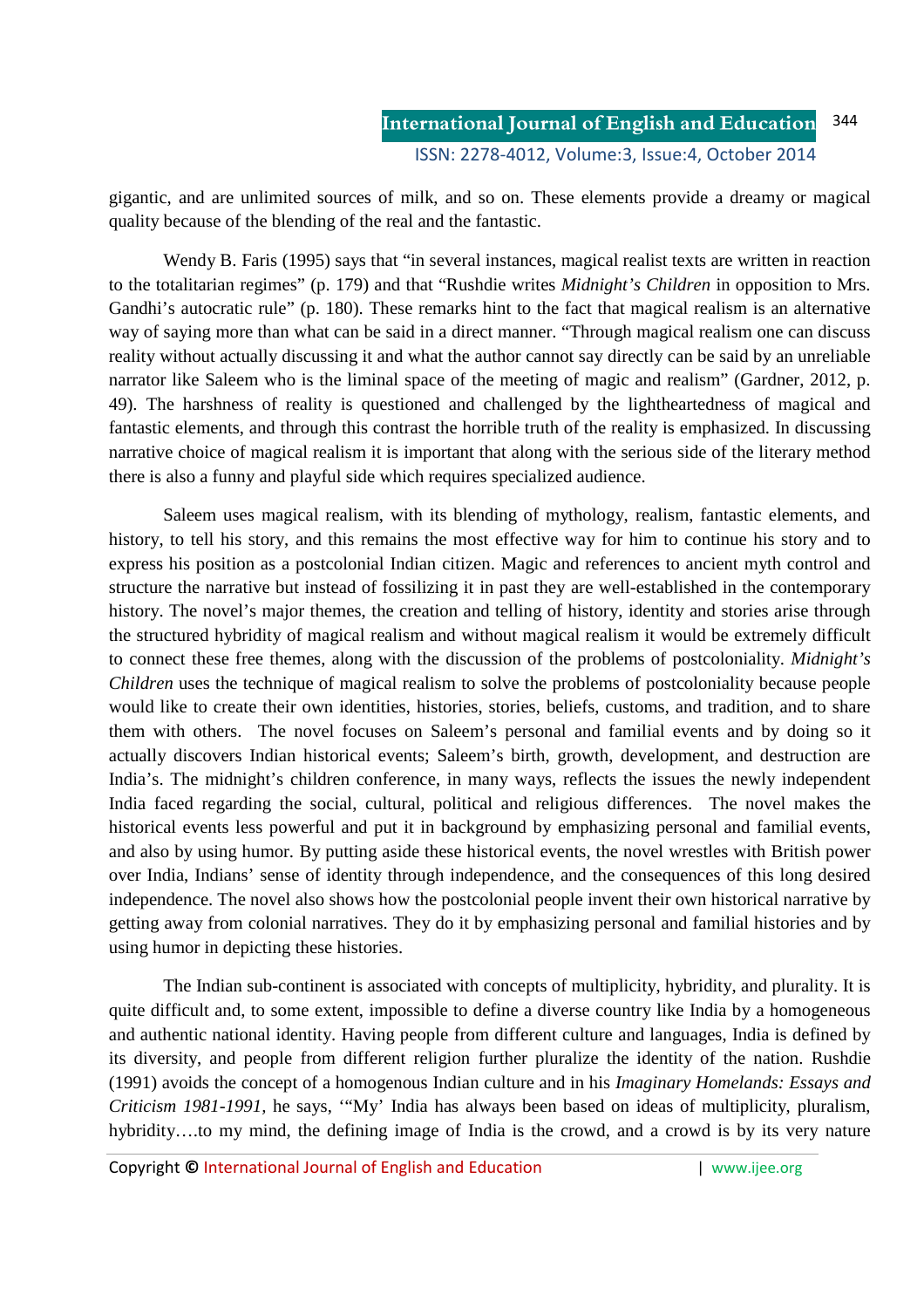superabundant, heterogeneous, and many things at once" (p. 32). The midnight's children's conference is a model for pluralism, and evidence to the prospective power innate within coexisting diversity, which is a natural and definitive element of Indian culture. Saleem's relationship with the midnight's children clearly shows the multiplicity and diversity of India, and once again it is done by using magic realism:

For the sake of their privacy, I am refusing to distinguish the voices from one another [...] For one thing, my narrative could not cope with five hundred and eighty-one-fullyrounded personalities; for another, the children, despite their wondrously discrete and varied gifts, remained, to my mind, a sort of many headed monster, speaking in the myriad tongues of Babel; they were the very essence of multiplicity, and I see no point in dividing them now. (Rushdie, 2006, p. 317)

 The multiplicity and plurality is a dominant theme in *Midnight's Children,* and is also what Saleem refers to when he says that there are many versions of India as Indians.

Hybridity plays an important role in *Midnight's Children* because every aspect of the novel is filled by blending different elements and characteristics. "Besides the use of hybridity, the novel also uses humor which allows exploration of Indian history and postcoloniality" (Bounse, 2009, p. 3). It permits the novel to create its own identity instead of forcing it to be a mere chronicle of history. It will be really easy to understand the difficulties associated with postcoloniality and postcoloniality itself if someone understands the novel from the perspective of hybridity. Saleem's telepathic power of communication with other midnight's children from different parts of India shows how magical realism allows Indians to share the thoughts, desires, aspirations, and dreams of a nation. "The novel employs the formal technique of magical realism, through myth and historical events, and Rushdie simultaneously represents ordinary events alongside fantastic elements" (Abrams, 2005, p. 203). These midnight's children give voice to an entire subcontinent, and this postcolonial narrative is only possible with the supernatural power of magical realism to connect postcolonial citizens and let them communicate together.

Saleem, who struggles for personal identity, becomes a symbolic counterpart to India, which struggles to reunite its multiple nationhoods in post-independence period; his life becomes a microcosm of post-independent India. After the loss of telepathic power, Saleem gains another as his huge nose starts smelling emotions and intentions. From these events and ideas emerge fantasy so complex, and the novel remains a constant investigation of the relations between order, reality, and fantasy. Because of having so many lives within him, it is very difficult for him to narrate his personal story and he feels that, like India, he must reconcile his multiple identities in order to narrate himself. He says,

"There are so many stories to tell, too many, such an excess of intertwined lives events miracle places rumors […] I have been the swallower of lives; and to know me, just the one of me, you'll have to swallow the lot as well. Consumed multitudes are jostling and shoving inside me." (Rushdie, 2006, p. 9)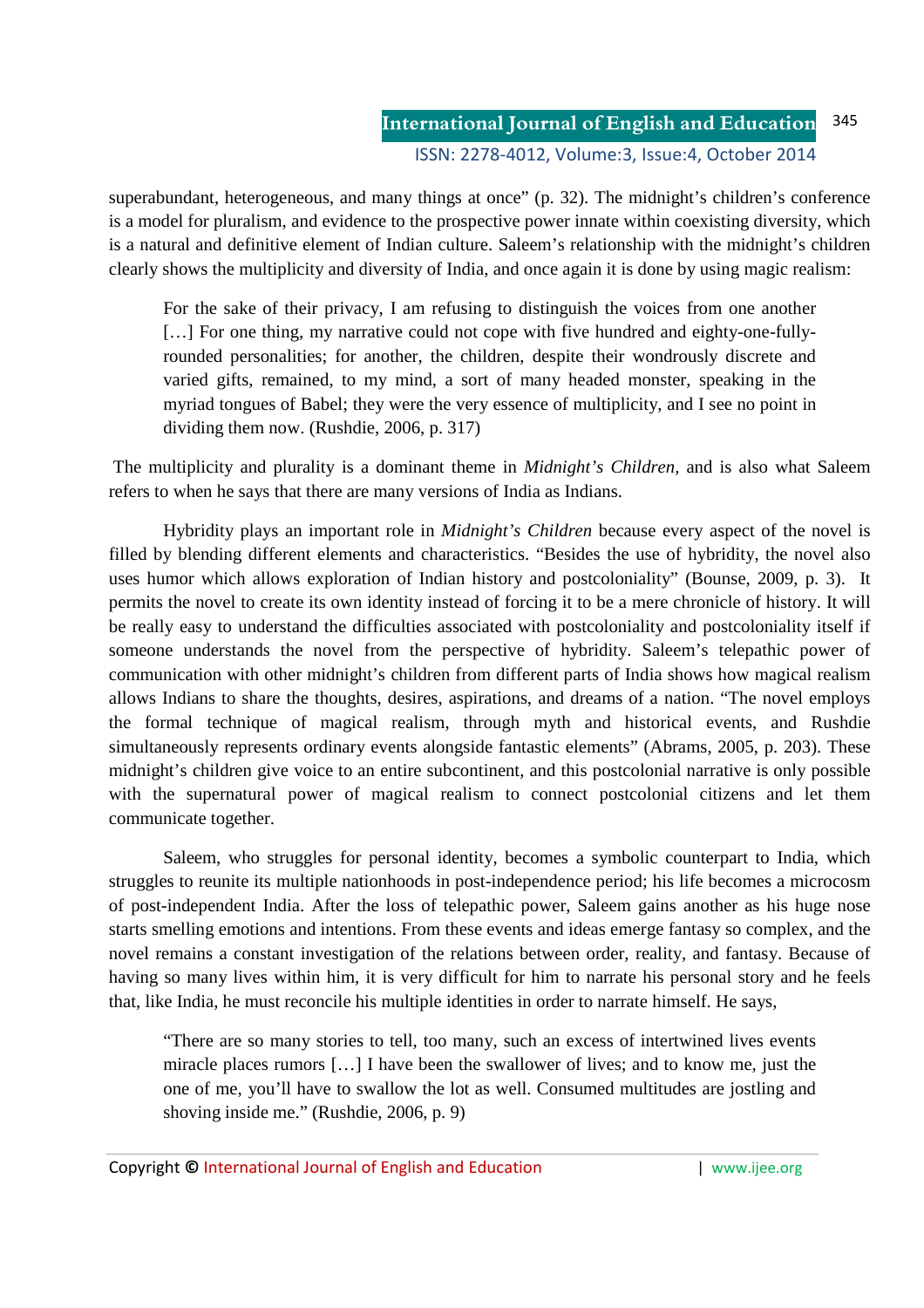#### **International Journal of English and Education** ISSN: 2278-4012, Volume:3, Issue:4, October 2014 346

Saleem's struggle with self-identity lies in what Rushdie has called "multiple rooting" which leads to multiple identities (Miller, 2006, p. 46). He was switched by the nurse at his birth and was raised by parents who are not biologically his own. When his parents came to know his true identity, they let him leave with his uncle Hanif and aunt Pia for quite a long period of time, and later he moved to Pakistan with his parents. Like Rushdie who is a product of multiple nations, Saleem must find his true identity by going through his multiple identities. These references to his multiple parentages relate to the fragmentation of identity and memory. The loss of the reference to the identity of the characters in the novel is also seen when Saleem's grandfather finds it difficult to identify himself after the independence when Pakistan and India start a war over Kashmir. Saleem is looking for the whole and the search for the whole can be admitted as finding what will make up his identity. His magic realist physical fracture is also a criticism of the sufferings of identity fragmentation which arises from mixing both the foreign and native cultures. As Saleem is well aware of the link between his life and that of India, he tries to understand his country's colonial past, concentrates on its independent present, and also tries to come to term with his as well as India's postcolonial identity.

The midnight's children are like a magical realist device which highlights the persistent struggle to reconcile with identity within the polarities of the postcolonial. By virtue of their birth they are "children of the times" and magical creations as well. In the novel the characters give their own and more accurate version of history through the magical realist framework but, most importantly, it is not a stylistic device employed by Rushdie rather an innovation to express clearly India's new concept of postcoloniality and the new problems and struggle associated with Indian postcoloniality. To assert own identity and demonstrate a new Indian postcoloniality, it becomes necessary to write in a new manner to communicate with colonial and postcolonial society. In this novel, it is also a method to refute any kind of hegemonic account of the former colonizer, namely the British. In an interview, Rushdie explains that "*Midnight's Children* was partly conceived as an opportunity to break away from the manner in which India has been written about in English" (Kanaganayakam, 2002, p. 171). In order to describe any former colony like India, realism technique is used which gives a minute, accurate and truthful account; however, magical realism upholds the view that it is not possible to present the whole picture with one version of history. It refuses the concept of an absolute truth and a singular version of reality, and thus allows for the possibility of many truths to exist simultaneously. If the novel is a space of dialogues, then magical realism with the blending of genres, cultures, traditions, and ideologies explores the space through clashes and adjustments between trends. In this trend, the rational and absurd neither destroy each other nor fill separate spaces. When magical events take place, they do not escape from history to fantastic rather provide a more critical look at events.

 In the novel, the characters get in touch with each other, become socially hybridized, and they alter and change. Through these changes in relationships and the changes in the characters, the novel describes the communal shifts or diversity and the historical changes. The midnight's children communicate with one other freely by using their magical power, and are able to discuss their gifts and talents; their relationships change when they become aware of their parents' social, traditional, and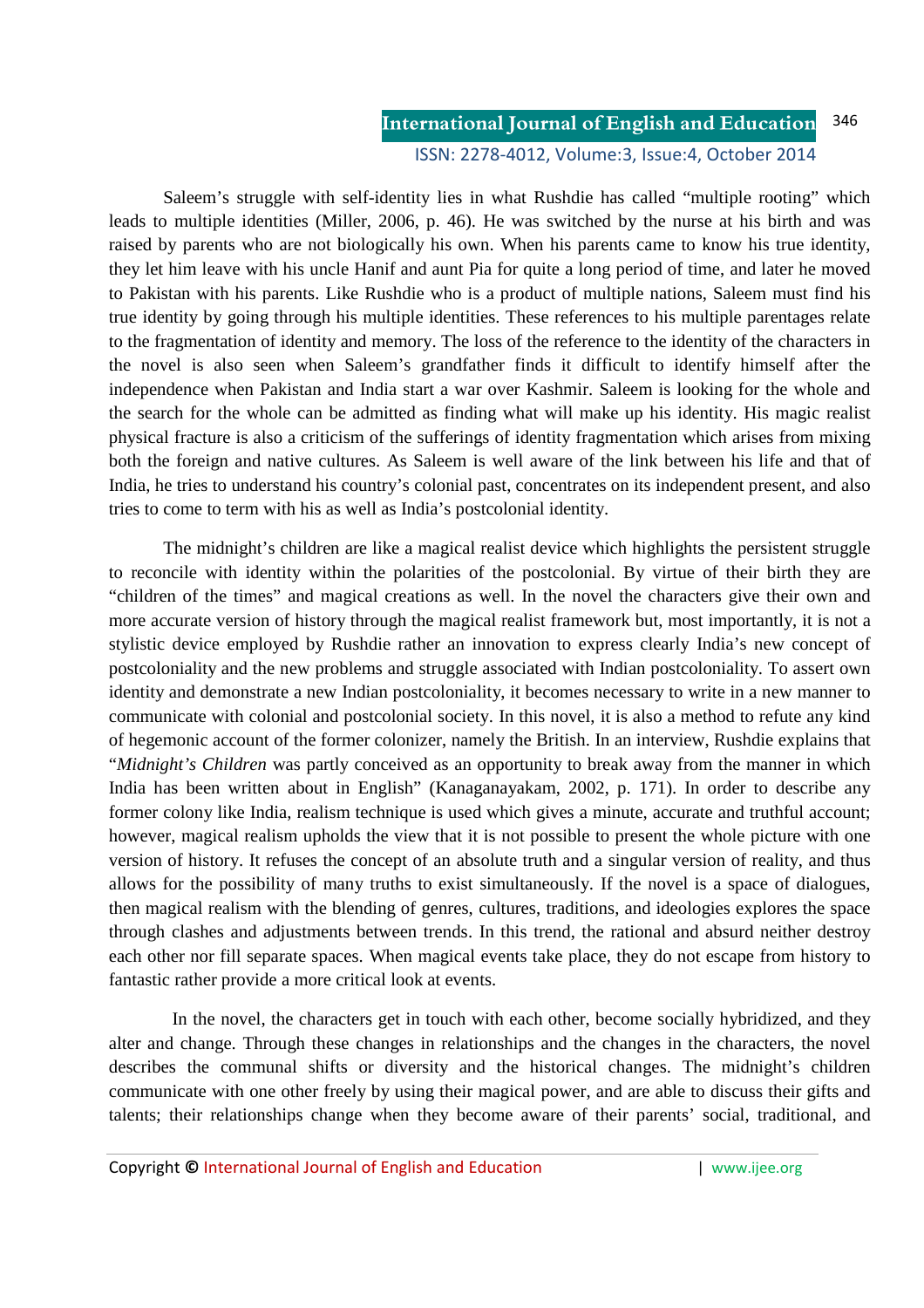religious belief. The novel presents a multitude of characters and let them tell their own story; through these diverse voices of different characters a new colonial and postcolonial history arises which has never been heard in the imperial India. These Indian characters want to reinterpret British imperial version of Indian history and go on to write their own history. Saleem blends his family history with Indian history and links both the histories to his present moment and issues. The parallel narration of his familial and Indian history helps him assert his power as a postcolonial citizen, and India's power and history as a postcolonial nation.

Saleem communicates with other midnight's children by using his "magical power" of telepathy. Being a Muslim his relationship with Shiva and Parvati, who are Hindus, demonstrates the mixing of religious and cultural mythologies which exists in India. Rushdie's use of magical realism allows Saleem to blend narratives from different cultures. He skillfully uses his own family history with the religious, cultural, literary, and mythological figures from Hindu religion, Arabian love story, Western literature, and Hollywood movies and superstars to mark his narrative in the story by describing how the car which Homi drove fast to meet Lila was the same Studebaker in which his mother had once rushed to the clinic of Dr. Narlikar. "Through magical realism the novel provides a more accurate and vivid images of events by combining the characters, their personal histories, and mythologies and histories of various culture" (Bounse, 2009, p. 27).

 In order to gain knowledge Saleem likes the idea of entering into other people's minds which is a magical and supernatural idea. Saleem's fascination to enter other people's mind derives from his desire to create his own universe, his own narrative. His attempts to combine events like sports, films, daily affairs reverberate the formal technique of magical realism. His desire of creating and telling one's own story also marks the novel's use of magical realism to create postcolonial identities and alternative histories. Not only do the magic and Indian histories co-exist, but it is through the lens of magical realism the writer deconstructs the historical events. Events such as the nationalist propaganda, the state of emergency declared by the Prime Minister India Gandhi, the war between Pakistan and Bangladesh (East Pakistan) where India helped Bangladesh win the war, are all recounted through the magic realist lens. It also provides a suitable and favorable ground for Rushdie to severely criticize the political life in the country. The magical realist dimension is instrumental in Rushdie's deconstruction of history as a colossal and reliable body of knowledge, and criticism of political leaders' attempt to appropriate truth so as to serve their interests. Saleem's telepathic association with other midnight's children introduces him with a world totally isolated from his family and friends, and makes him aware of the multi-layered realities of a postcolonial country and its people. Young Saleem discovers the difference in the experience of people from different parts of the country and from different social status. Because of Saleem's supernatural ability to peep into the mind of other people, what he calls "mind-hopping", he has the chance to touch on a variety of social and political issues and reveal the problems, a newly independent country can encounter. Saleem's description that "At one time I was a landlord in Uttar Pradesh…I ordered serfs to set my surplus grain on fire….at another moment I was starving to death in Orissa" (Rushdie, 2006, p. 240) reveals the contrasting images of richness and poverty; one has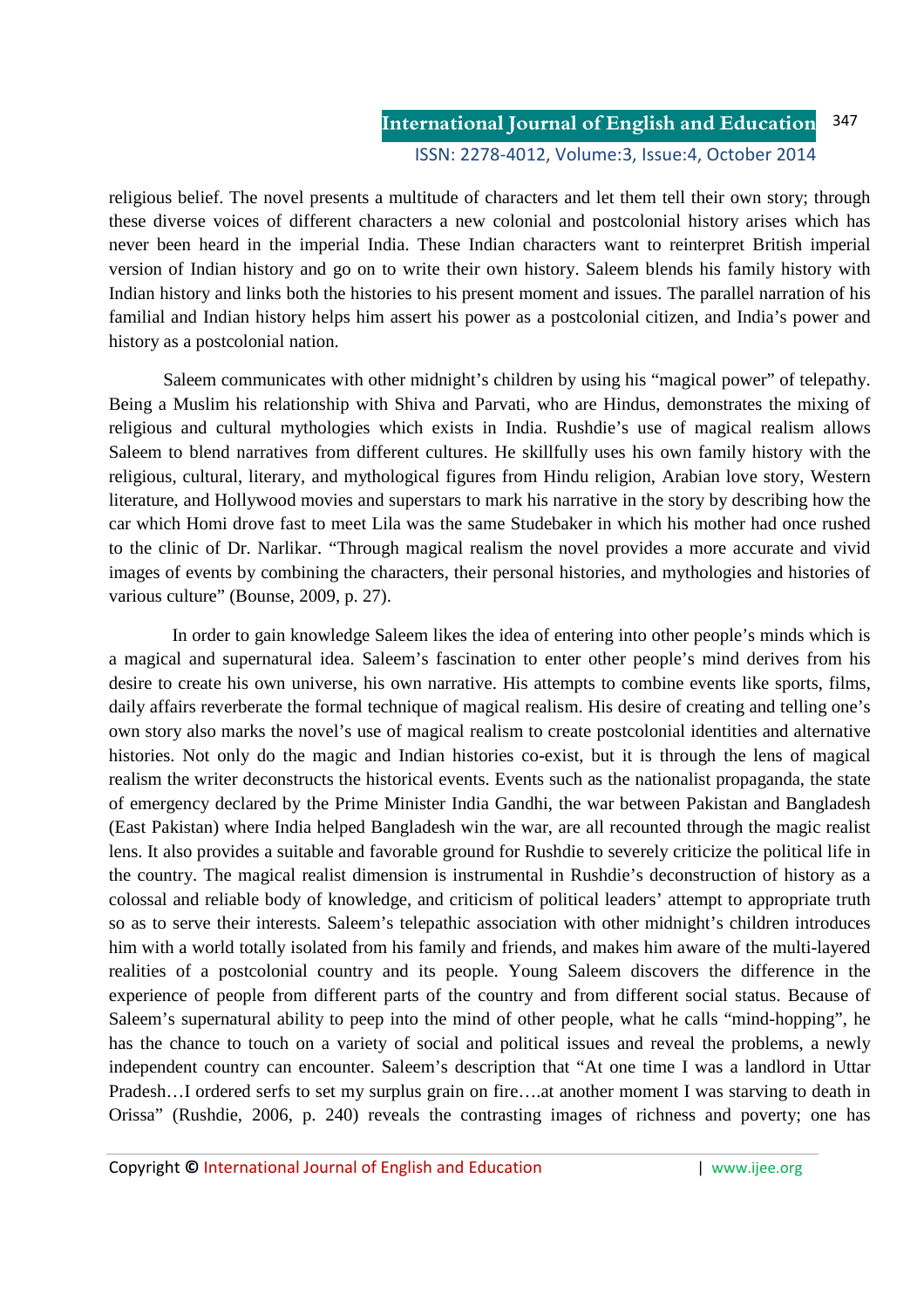### **International Journal of English and Education** ISSN: 2278-4012, Volume:3, Issue:4, October 2014 348

abundant of foods and he wants to destroy the surplus one, and in another place people do not have enough foods and they are starving to death. It is a criticism of the government and their failure to ensure equality among people. There is also reference to the politicians who want to get power even by bribing individuals. Instead of describing these discrimination, inequality, corruption and greed in a direct and realistic way, Rushdie reveals them through Saleem's magical power of peeping into other people's minds and thus makes it more effective and convincing.

 The criticism of the practices of the Indian government during the Emergency is given through magical realism. It emphasizes not only the injustices of the government but also the handling of the facts through nationalist discourse. During the period of emergency from 1974-1977, many detrimental and oppressive actions were taken, and many certain citizen rights were curtailed in the name of the nation. Rushdie fictionalizes all those events, and the criticism of the national struggle and problem of the nation is promoted through the framework of magical realism. By using magic realism, Saleem not only tries to expose the political violence of India but also gives a strong assessment of his involvement with the history of India; for example, the room in which he was born was saffron and green in color, which symbolized the colors of Indian flag.

Some of the magical events of the book arise from Saleem's preference for memory's truth over established facts. His description of the Emergency in disguise of a six hundred and thirty five day long midnight is not factually and historically accurate but from his perspective it is very appropriate as the Emergency is, for sure, a tedious, cruel, and painful period of gloom for his body and soul. The image is also an appropriate metaphor for the state of India during this period. Rushdie deliberately made a mistake in the accuracy of historical events and a sort of negative reaction to the novel emerged out of the misunderstanding the fact: the date of the assassination of Mahatma Gandhi being one of them. These mistakes do not result from emphasizing more the magical aspect of the novel to weaken the realistic side of it; they are used to disturb factual world in the realm of history. In an article entitled "Imaginary Homelands: 'Errata' the Riddle of Midnight", Rushdie, referring to the criticism, says "My India was just that, 'my' India, a version and no more than one version of all the hundreds of millions of possible versions. I tried to make it as imaginatively true as I could, but imaginative truth is simultaneously true and suspect" (Rushdie, 1991, p. 10). Even the narrator Saleem becomes doubtful of what he is recording in writing. He says,

Re-reading my work, I have discovered an error in chronology. The assassination of Mahatma Gandhi occurs, in these pages, on the wrong date. But I cannot say, now, what the actual sequence of events might have been; in my India, Gandhi will continue to die at the wrong time (Rushdie, 2006, p. 229-230).

When he is aware of the mistake, he wants to correct it but in spite of his efforts his memory refuses to alter the events. Here, the wall between the fantastic world and the rational one become indivisible, and history, myth, memory, and imagination are all shown to contribute to the narrative of Saleem.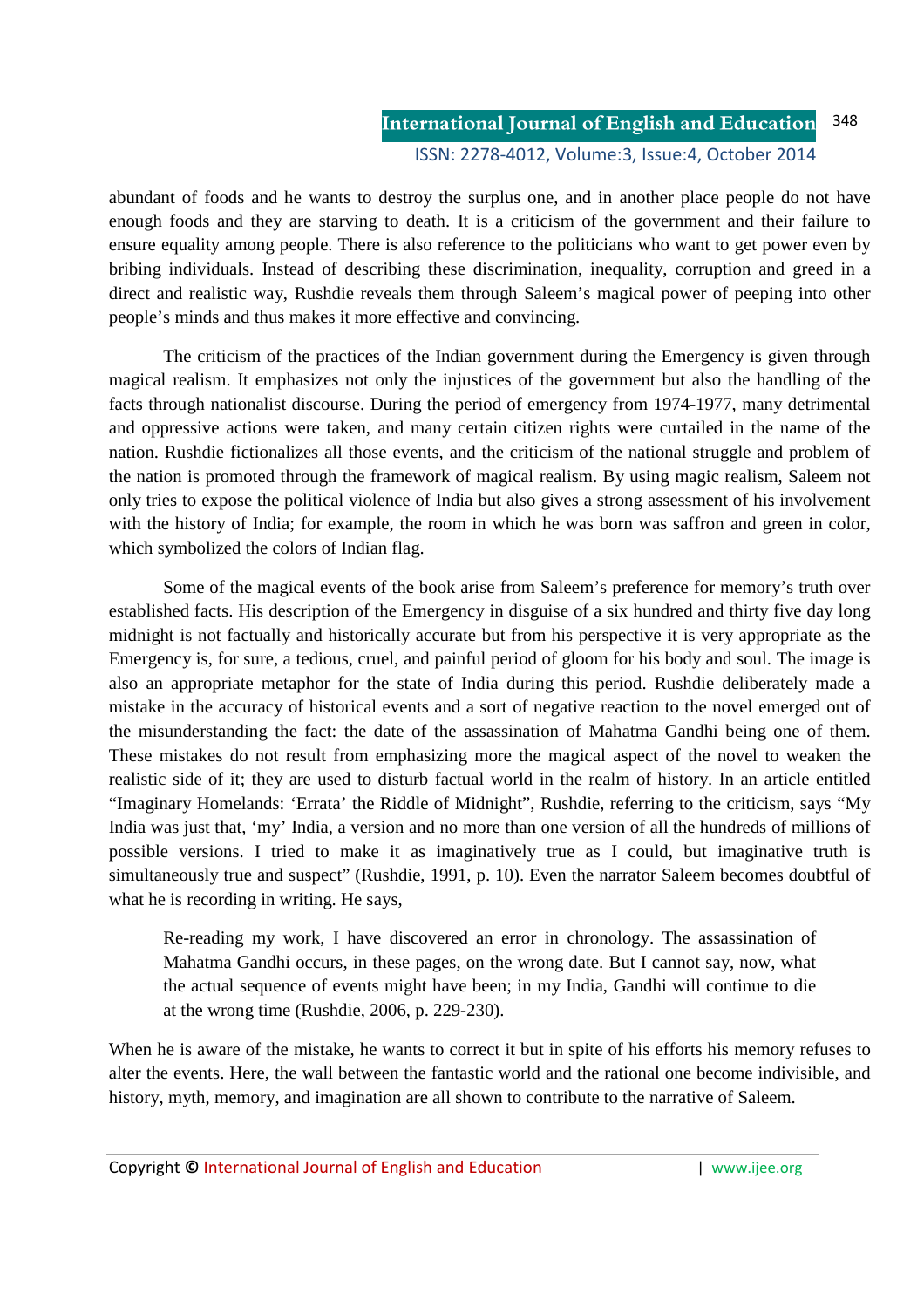## **4. Conclusion**

*Midnight's Children* is the story of postcolonial India where the narrator Saleem Sinai is presented as the microcosm of Independent India. Here, the personal events of Saleem are paralleled with the national events which are done by the apt use of magical realism. Instead of giving a realistic depiction of India through realism, the novel mixes fantastic and real elements. In dealing with different postcolonial issues like hybridity and identity crisis Rushdie has relied on magical realism. The novel explains the problems of postcoloniality, the difficulties in searching one's own history and finding own identity. Magical realism in this novel is a counter-technique to the Eurocentric realistic tradition. Here, we find the story of a postcolonial India not from the perspective of the colonizers but from the natives who have reinterpreted the imperial version of history and told their own history by mixing reality and fantasy, comedy and tragedy, happiness and sorrow, and everything is done by the formal technique of magical realism. Instead of showing the social and political problems of a newly independent nation directly, Rushdie has relied on the mind hopping power of his narrator. To wrap up, it can be said clearly that in *Midnight's Children,* there are different postcolonial issues and these issues are described, interpreted and analyzed by the magical realist technique.

## **5. Works Cited:**

Abrams, M. H. (2005). *A Glossary of Literary Terms.* Boston: Thomson Wadsworth.

Bounse, S. H. (2009). Hybridity and Postcoloniality: Formal, Social, and Historical Innovations

in Salman Rushdie's *Midnight's Children*. *University of Tennessee Honors Thesis Projects.*  Retrieved from http://trace.tennessee.edu/utk\_chanhonoproj/125. Web Access: January 07, 2014. Bowers, M. A. (2004). *Magic(al) Realism.* London and New York: Routledge.

Cuddon, J. A. (1999). *The Penguin Dictionary of Literary Terms and Literary Theory.* Penguin.

D'haen, T. (1995). Magical Realism and Postmodernism: Decentering Privileged Centres. In L. P. Zamora and W. B. Faris (Eds.), *Magical Realism: Theory, History, Community* (pp 191- 208). Durham & London: Duke UP.

Durix, J. (1985). Magic Realism in *Midnight's Children*. *Commonwealth*, *8*(1), 57-63.

- Faris, W. B. (1995). Scheherazade's Children: Magical Realism and Postmodern Fiction. In L. P. Zamora and W. B. Faris (Eds.), *Magical Realism: Theory, History, Community* (pp 163- 190). Durham & London: Duke UP.
- Gardner, B. J. (2012). Speaking Voices in Postcolonial Indian Novels from Orientalism to Outsourcing. *English Dissertations.* Paper 85. Retrieved from http://scholarworks.gsu. edu/english\_diss/85. Web Access: February 08, 2014.

Goonetilleke, D. C. R. A. (1998). *Salman Rushdie*. London: Macmillan Press Ltd.

Copyright **©** International Journal of English and Education | www.ijee.org